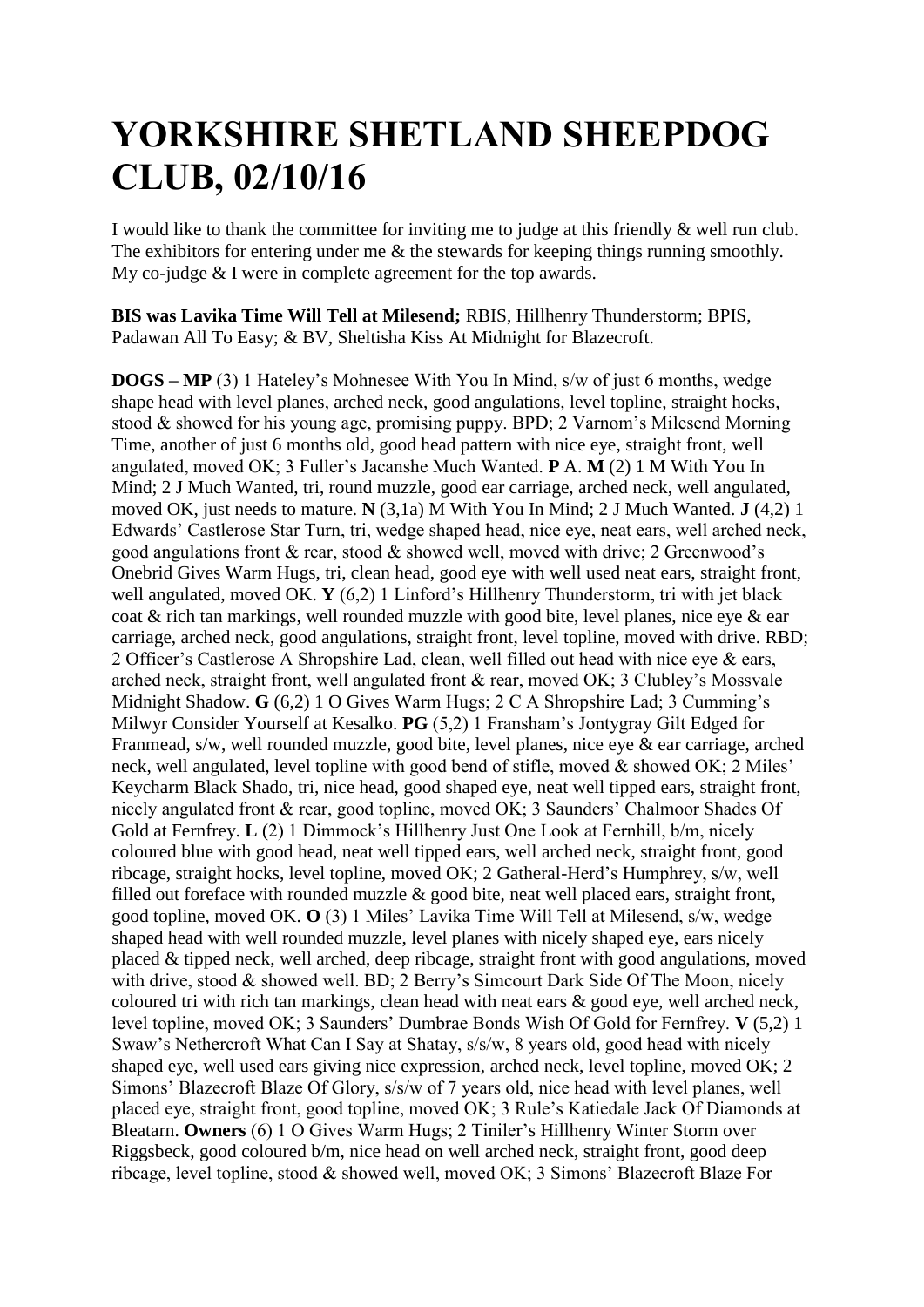Glory. **Breeders** (6,2) 1 O Gives Warm Hugs; 2 B Blaze For Glory; 3 Clubley's Mossvale Frosty Moon. **NBBE** (8) 1 Sorockyj's Mohnesee Man In Black with Sheltisha, tri with well rounded muzzle with a good bite, ears nicely placed, level planes with good eye, nicely arched neck, well angulated with good bend of stifle, moved OK; 2 Mottram's Midday Sun at Lochkaren, s/w, good head proportions, neatly tipped ears, straight front, sound ribcage, level topline, moved OK; 3 Officer's Castlerose A Shropshire Lad. **S/W** (5,3) 1 Fransham's Jontygray I Have A Dream for Franmead, s/s/w, well rounded muzzle with good bite, wedge shaped head with neat ears, well arched neck, deep ribcage, good topline, sound on the move; 2 B Blaze For Glory. **Tri**, **B/w & B/t** (7,1) 1 M Man In Black with S; 2 S Dark Side Of The Moon; 3 O Gives Warm Hugs. **B/m** (3,1) 1 Edwards' Castlerose Spiritmaster, nicely coloured blue with wedge head, good eye, neat tipped ears, well arched neck, level topline, stood & showed well, moved with drive; 2 M Frosty Moon.

## **D JEWELL**

**BITCHES** – I would like to thank the committee for inviting me to judge at their open show. I had a really nice day with good bitches to go over, all were well presented with the exception of two.

**MP** (3) 1 Clubley's Mossvale Bluebell, b/m of good colour, good head pattern, dark eyes, nice body shape, neat feet, stood square, long tail, moved well; 2 Mottram's Lanteague Stage Whisper at Lockkaren, s/w, lovely puppy, another nice youngster, nice head, eyes & ears, moved well; 3 Hateley's Mohnesee Petticoat Lace. **P** (3) I was splitting hairs in this class, 1 & 2 two lovely puppies. 1 Sorockyj & Haine's Pawawan All To Easy, beautiful s/w, correct wedge head, correct planes, almond eyes, well set ears which she never stopped using, arched neck onto well placed shoulders, body long enough for her size, long tail, moved well, keeping topline. BPB, RBB, BP; 2 Gamble's Balidorn Solitude, another beautiful s/w, correct head, arched neck, almond eyes, good ear carriage, body slightly longer than 1, long tail, moved with drive. These two could change places any time, just loved them both; 3 Baker's Janrickap Black Onyx. **M** (3,1a) 1 M Bluebell; 2 Hateley's Mohnesee Petticoat Lace, nice well made puppy, moved well. **N** (5,1) 1 P All To Easy; 2 B Solitude; 3 Fransham's Ontygray Gilt Edged for Franmied. **J** (6,1) 1 Ambler's Watchwood Sweetheart of Chalmoor, b/m, correct wedge head, stop, lovely eye, ears used well, good body shape, stood square, neat feet, enough coat of a lovely blue colour, moved well keeping topline. BB; 2 Glegram's Smiddyshaw I'll Be There For U, another lovely blue, nice head, dark eyes, moved OK; 3 Fransham's Jontygray I Have A Dream for Franmead. **Y** (6,2) 1 Gatheral's Herds Hopefully, good head pattern, neat ears used well, good body shape, long tail, stood square, moved well; 2 Saunders' Chalmoor I'm A Peach at Frenfrey, nice shaded sable in good coat, nice head, eyes, ears & body, moved well, just preferred expression of 1; 3 Fuller's Sheltisha Black Zone among Jacanshe. **G** (8,2) 1 Edwards' Casterose Busy Baby, wedge head, dark almond eye, correct stop ears used well, nice body shape, correct placed tail, tight feet, in good oat, moved well; 2 Greenhill's Mohnesse Diamond N Pearls, b/m in good coat of good colour, nice head, eye, well placed ears, correct body, long tail, moved well; 3 Gatheral's Herds Hopefully. **PG** (4) Hard classes, all lovely bitches which could change places any time. 1 Deveson's Janetstown Je Suis, lovely head, almond eye giving a sweet expression, good ear carriage, arched neck onto well placed shoulders, good body, in good coat, moved well; 2 Ritchie's Jagelis Mystique Reflection, another lovely bitch, on same lines to 1, just preferred expression on 1; 3 Miles' Milesend Blue Bell. **L** (4,2) 1 Clubley's Mossvale Misty Dawn, 9